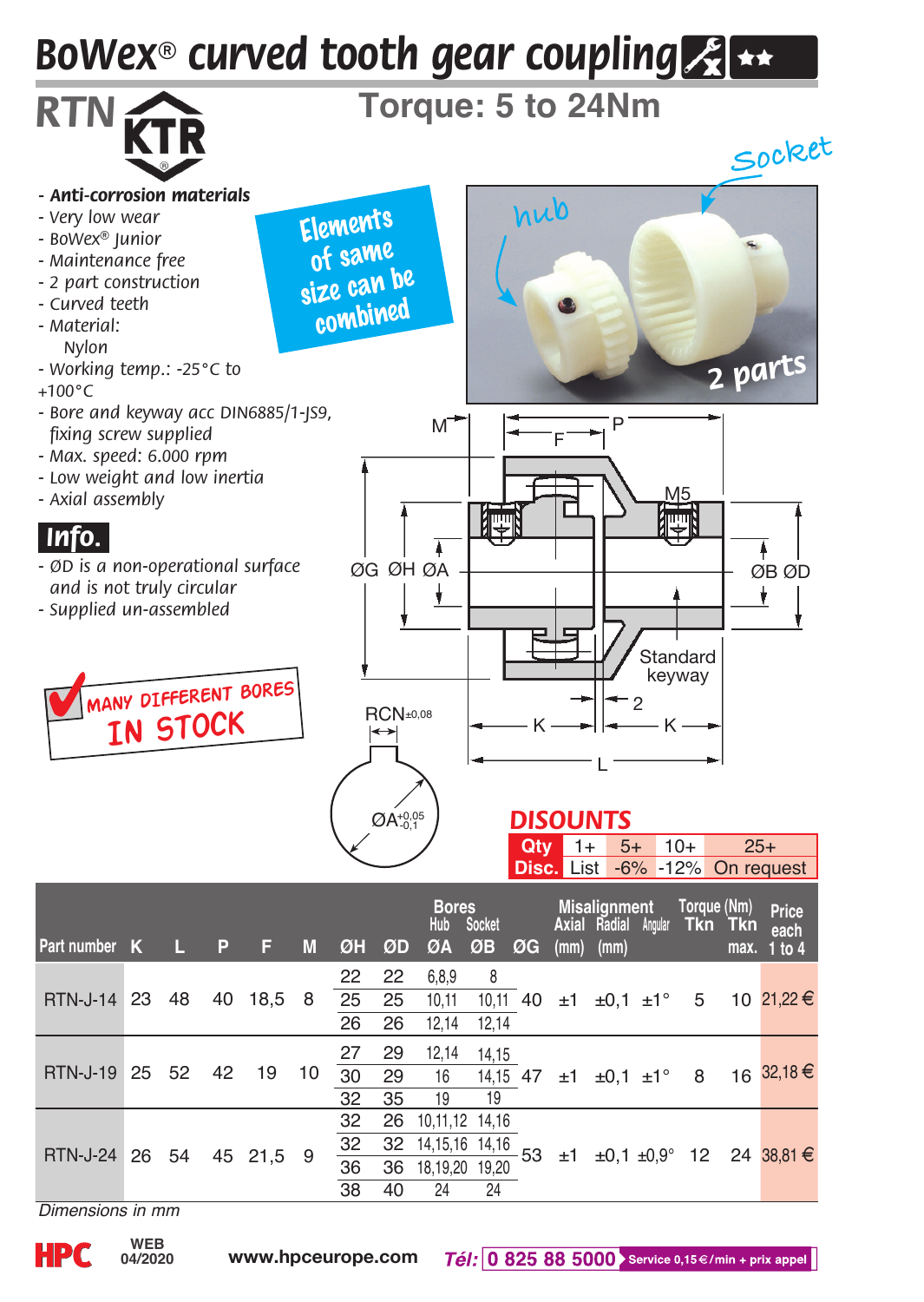

*Dimensions in mm*

 $\textit{Fax:}$  0 825 88 6000 Service 0,15 €/min + prix appel